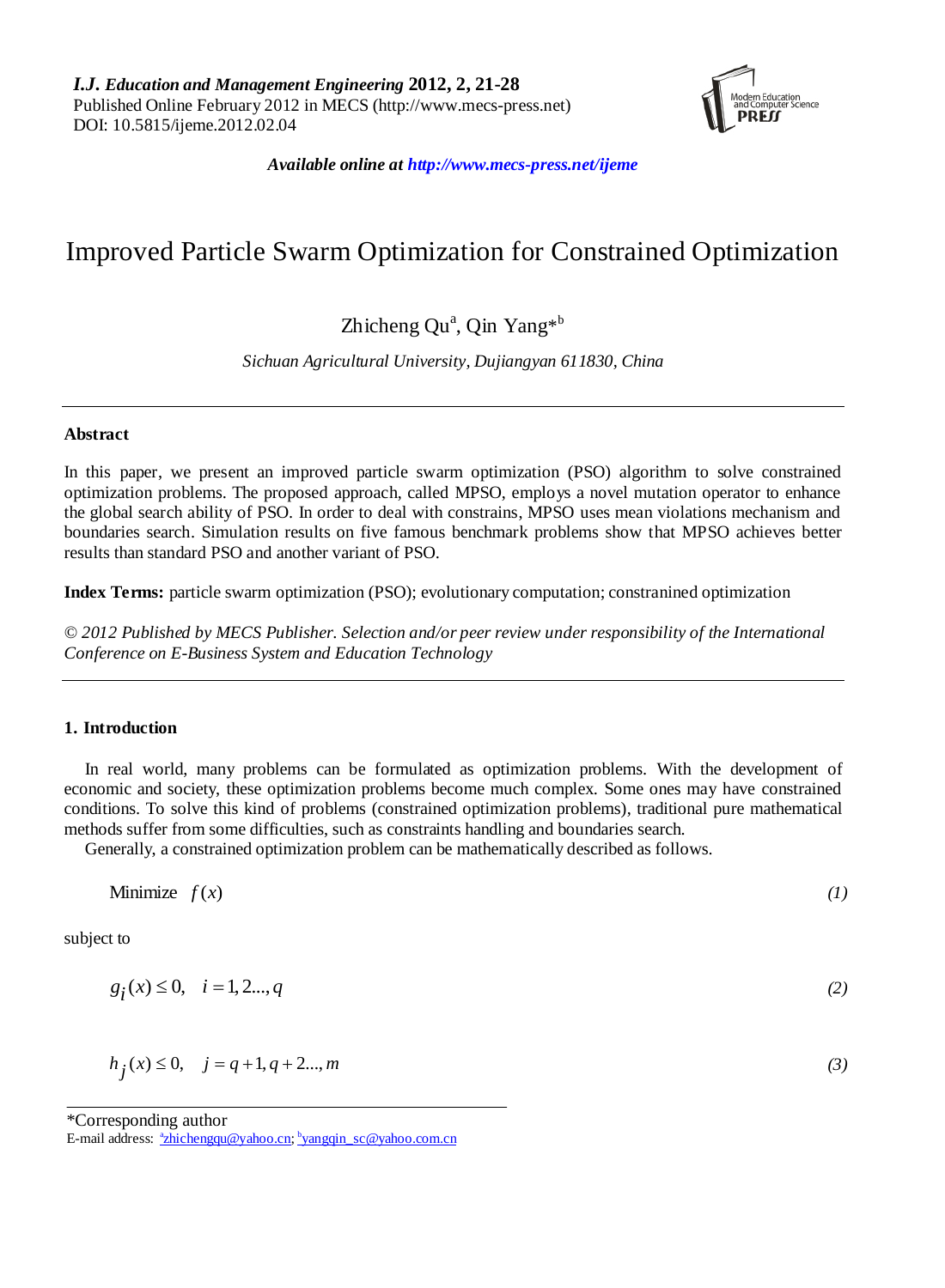where  $x \in R^D$ ,  $g(x)$  is inequality constraint,  $h(x)$  is the equality constraint, *m* is the number of constraints, *q* is the number of inequality constraints, *m*-*q* is the number of equality constraints.

During the last decades, some intelligent approaches have been proposed to solve constrained optimization problems. Compared to the traditional methods, these new kinds of approaches do not need to consider the properties of optimized problems. Michalewicz and Nazhiyath [1] proposed a co-evolutionary algorithm for numerical optimization with nonlinear constraints (Gencop III), in which the constraints are only used to judge whether the current search point is feasible or not. However, it is very difficult to generate initial feasible candidate solutions when the feasible search region is very small. In [2], the concept of constraint violation is introduced. It means the sum of the violation of all constraint functions. By simultaneously optimizing the constraint violation and the objective function, some excellent researches [2-4] achieved good results. One of the famous methods is the penalty function. For this kind of methods, the selection of the penalty coefficients highly depends on the features of problems. Different strength of the penalty may lead different performance. To tackle this problem, some methods based on dynamical controlled penalty coefficient were proposed, in which the constraint violation and the objective function are optimized separately. These approaches mainly focus on ranking mechanisms. Deb [2] proposed a method using an extended objective function to realize the ranking of individuals. Runarsson and Yao [3] introduced a stochastic ranking method based on evolutionary strategy. Besides of the above approaches, some researchers used multiobjective optimization methods to deal with the constraints and the object function at the same time [5]. Although this method is ideal, it is a more difficult and expensive task than solving single objective optimization problems.

In this paper, we present an improved PSO algorithm to solve constrained optimization problems. The proposed approach called MPSO employs a novel mutation operator to help trapped particles escape from local minima. Moreover, we use mean violations and boundaries search to deal with constrains. In order to verify the performance of MPSO, we test it on six benchmark functions. The simulation results show that MPSO outperforms PSO.

The rest of the paper is organized as follows. Section 2 briefly introduces the standard PSO algorithm. In Section 3, our improved PSO algorithm is proposed. The experimental results and discussions are presented in Section 4. Finally, the work and future work are summarized in Section 5.

#### **2. Particle Swarm Optimization**

Particle swarm optimization (PSO) is an intelligent computational technique firstly developed by Kennedy and Eberhart in 1995 [6]. It is a stochastic global optimization method which is based on the simulation of social behavior, such as bird flocking and fish schooling. As in genetic algorithm (GA) and evolutionary strategy (ES), PSO exploits a population of potential solutions to search the problem domain space. Compared to the aforementioned methods in PSO, no operators inspired by natural evolution are applied to extract a new generation of candidate solutions (called particle). In stead of mutation, PSO depends on the interaction of information between particles in the population. Each particle adjusts its flying direction according to its own previous best flying experience and the best experience attained by any particle of the population.

Since the introduction of the original version of PSO, many different PSO variants have been proposed. In order to control the global exploration and the local exploitation validly, Shi and Eberhart [7] introduced a concept of inertia weight to the original PSO and developed a modified PSO. Compared with the original version, the modified PSO gets a notable improvement of the performance in some problems, so it is often referred to as the standard PSO version and adopted by many following researches. The standard PSO version can be described by the following update equation [7]: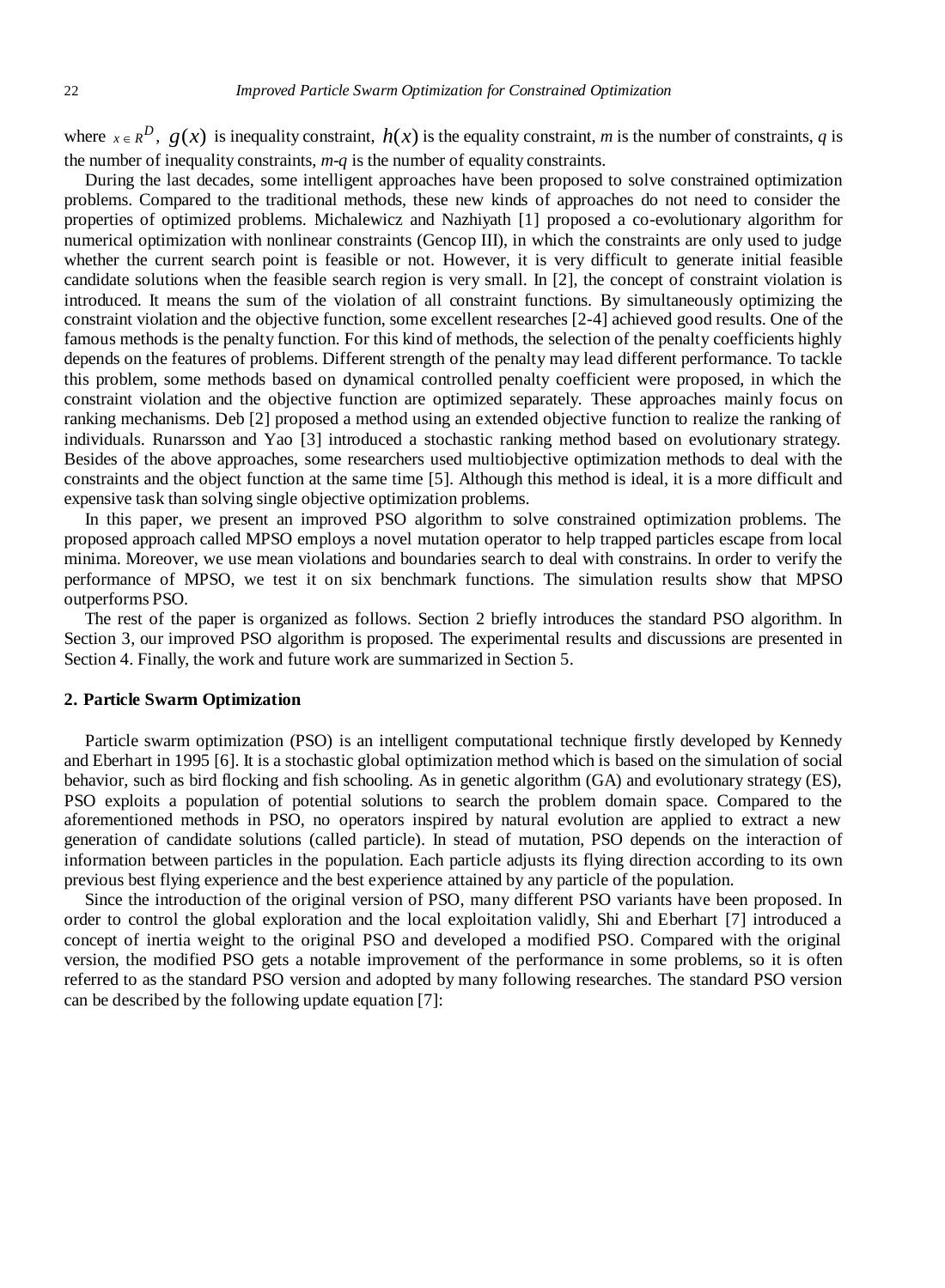$$
V(t+1) = wV(t) + c_1r_1(\text{pbest}_i(t) - X_i)
$$
  
+ 
$$
c_2r_2(\text{pbest}(t) - X_i(t))
$$
 (4)

$$
X_i(t+1) = X_i(t) + V_i(t+1)
$$
\n(5)

where  $X_i = \{x_{i1}, x_{i2}, \ldots, x_{iD}\}\$  and  $V_i = \{v_{i1}, v_{i2}, \ldots, v_{iD}\}\$  represent the position vector and velocity vector of the *i*th particle,  $pbest_i = \{pbest_{i1}, pbest_{i2}, \ldots, pbest_{iD}\}\$ is the best previous position yielding the best fitness value for the *i*th particle, and *gbest* = {  $gbest_1, gbest_2, \ldots, gbest_D$ } is the global best particle found by all particles so far. The inertia weight *w* is a scaling factor controlling the influence of the old velocity on the new one.  $c<sub>1</sub>$  and  $c<sub>2</sub>$  are two constants known as cognitive and social coefficients, which determine the weight of *pbest<sup>i</sup>* and *gbest*, respectively.  $r_1$  and  $r_2$  are two random numbers generated by uniformly distribution in the range of [0, 1].

#### **3. Improved PSO Algorithm**

In PSO, each particle is attracted by two special particles, its own previous best particle *pbest<sup>i</sup>* and the global best particle *gbest*. Particles' movements highly depend on the quality of the above two kinds of particles. If these best particles are trapped in local minima, other particles will quickly converge to the minima by the attraction. To avoid this case, some researchers introduced mutation operators to the standard PSO. It is hope that the mutation could help trapped particles to escape from local minima.

In this paper, we employ a novel mutation operator which was proposed in our previous work. It is described as follows.

$$
X_{i}^{*} = gbest + a_{1} \cdot (gbest - X_{i})
$$
  
+ (1 - a\_{1}) \cdot (X\_{i1} - X\_{i2}) (6)

where  $X_i$  is the position vector of the *i*th particle, *gbest* is the global best particle found so far,  $a_1$  is a random number within [0,1], *i*1 is a random integer within [1, *ps*], *ps* is the population size, and  $i \neq i1 \neq i2$ .

The main steps of the proposed MPSO are described as follows.

Step 1. Randomly initialize the population, and calculate the fitness value of each particle.

Step 2. Update the previous best particle pbesti and the global best particle gbest.

Step 3. Calculate the velocity of the each particle according to the equation (4).

Step 4. Calculate the position of the each particle according to equation (5).

Step 5. Calculate the fitness value of each particle in the population.

Step 6. For each particle Xi, if rand(0, 1)  $\times$ pm, then generate a new particle Xi\* according to equation (6) and calculate its fitness value, where  $rand(0,1)$  is a random number within  $[0,1]$  and pm is the probability of mutation; otherwise, go to Step 9.

Step 7. Select a fitter one between Xi and Xi\* as new Xi.

Step 8. Update pbesti and gbest.

Step 9. If the terminate condition is satisfied, then stop the algorithm; otherwise, go to Step 3.

In order to deal with the constraints, we employ mean violations  $\nu$  by the suggestions of [8]. It is defined: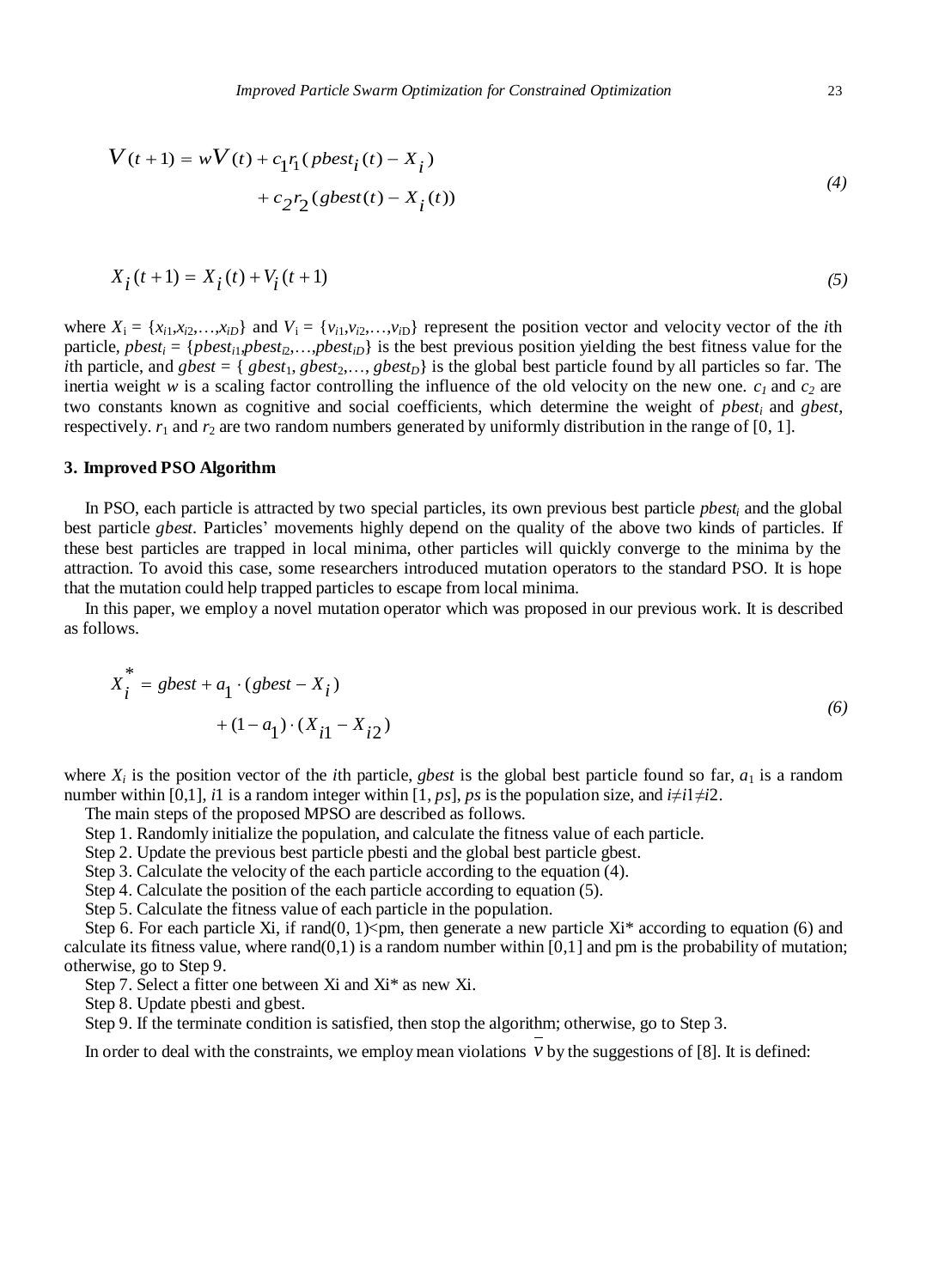$$
\overline{v} = \frac{\sum_{i=1}^{q} g_i(x) + \sum_{j=q+1}^{m} h_j(x)}{m}
$$
\n(7)

where

$$
g_i(x) = \begin{cases} g_i(x), & \text{if } g_i(x) > 0 \\ 0, & \text{otherwise} \end{cases}
$$
 (8)

$$
h_j(x) = \begin{cases} |h_j(x)|, & \text{if } |h_j(x)| - \varepsilon > 0 \\ 0, & \text{if } |h_j(x)| - \varepsilon \le 0 \end{cases}
$$
(9)

The sum of all constraints violations is zero for feasible solutions and positive when at least one constraint is violated. An obvious application of the constraint violation is to use it to guide the search towards feasible areas of the search space. In this paper,  $\epsilon$  is set to 0.0001.

In some cases, the boundaries may contain feasible solutions. To search the boundaries space, we use the following method.

$$
x_{i,j} = \begin{cases} \overline{x_j} + k \left( x_{\min} - \overline{x_j} \right), & \text{if } x_{i,j} < x_{\min} \\ \overline{x_j} + k \left( x_{\max} - \overline{x_j} \right), & \text{if } x_{i,j} > x_{\max} \end{cases} \tag{10}
$$

$$
\overline{x_j} = \frac{\sum_{i=1}^{ps} x_{i,j}}{ps} \tag{11}
$$

where *k* is a random number within [0, 1], ps is the population size, and  $[x_{\min}, x_{\max}]$  is the definition domain.

#### **4. Experimental Results**

#### *A. Test Problems*

In order to verify the performance of MPSO, we select five famous benchmark functions in the following experiments. These problems were considered in an early study. Table I describes the features of the test problems, where  $|S|$  indicates the number of solutions randomly generated in the whole search space,  $|F|$  is the number of feasible solutions,  $|F|/|S|$  is the property of feasible solution space and the whole search space, LI is the number of linear inequality constraints, NI is the number of nonlinear inequality constraints, LE is the number of linear equality constraints, and NE is the number of nonlinear equality constraints.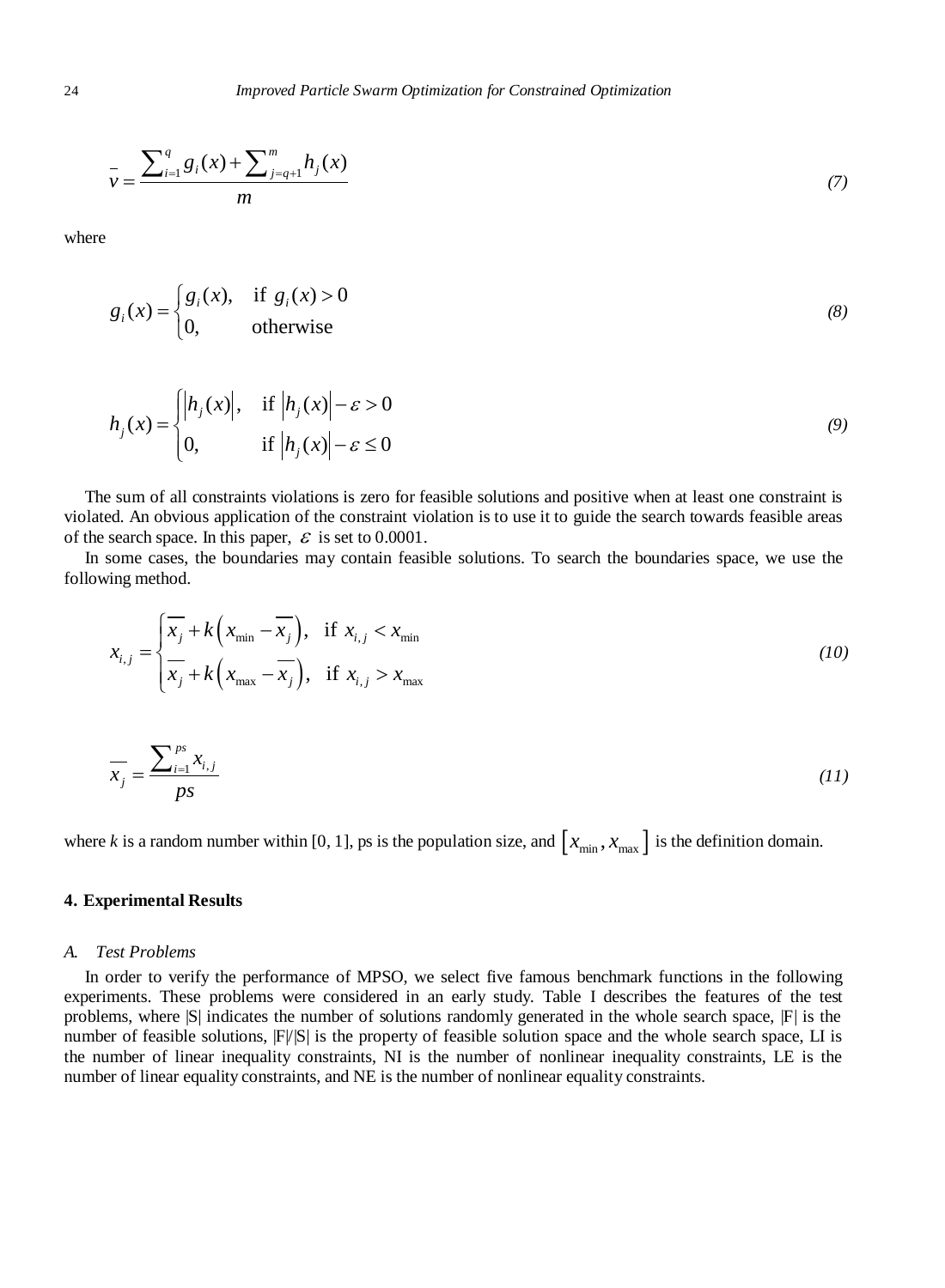Table 1. Main characteristics of the test problems

| Problems      | g(0)      | g(0)      | g(0)       | g04       | g(0.5) |
|---------------|-----------|-----------|------------|-----------|--------|
| D             | 13        | 20        | 10         | 5         | 4      |
| Function      | quadratic | nonlinear | polynomial | quadratic | cubic  |
| $ F / S $ (%) | 0.0003    | 99.9973   | 0.0026     | 27.0079   | 0.0000 |
| LI            | 9         | 1         | $\theta$   | $\theta$  | 2      |
| NI            | $\Omega$  |           | $\Omega$   | 8         | 0      |
| LE            | $\Omega$  | $\Omega$  | $\theta$   | $\theta$  | 0      |
| <b>NE</b>     | 0         | $\theta$  |            |           | 3      |
|               |           |           |            |           |        |

The descriptions of the test suite are listed as follows.

st suite are listed as follows.  
\ng01: Minimize 
$$
f(x) = 5\sum_{i=1}^{4} x_i - 5\sum_{i=1}^{4} x_i^2 - \sum_{i=1}^{13} x_i
$$
  
\n $g_1(x) = 2x_1 + 2x_2 + x_{10} + x_{11} - 10 \le 0$   
\n $g_2(x) = 2x_1 + 2x_3 + x_{10} + x_{12} - 10 \le 0$   
\n $g_3(x) = 2x_2 + 2x_3 + x_{11} + x_{12} - 10 \le 0$   
\n $g_4(x) = -8x_1 + x_{10} \le 0$   
\n $g_5(x) = -8x_2 + x_{11} \le 0$   
\n $g_6(x) = -8x_3 + x_{12} \le 0$   
\n $g_7(x) = -2x_4 - x_5 + x_{10} \le 0$   
\n $g_8(x) = -2x_6 - x_7 + x_{11} \le 0$   
\n $g_9(x) = -2x_8 - x_9 + x_{12} \le 0$ 

 $g_9(x) = -2x_8 - x_9 + x_{12} \ge 0$ <br>where  $0 \le x_i \le 1$  (*i* = 1, 2, ..., 9),  $0 \le x_i \le 100$  (*i* = 10,11,12),  $0 \le x_{13} \le 1$  and the global optimum is -15.

g02: Maximize 
$$
f(x) = \frac{\sum_{i=1}^{D} \cos^4(x_i) - 2 \prod_{i=1}^{D} \cos^2(x_i)}{\sqrt{\sum_{i=1}^{D} ix_i^2}}
$$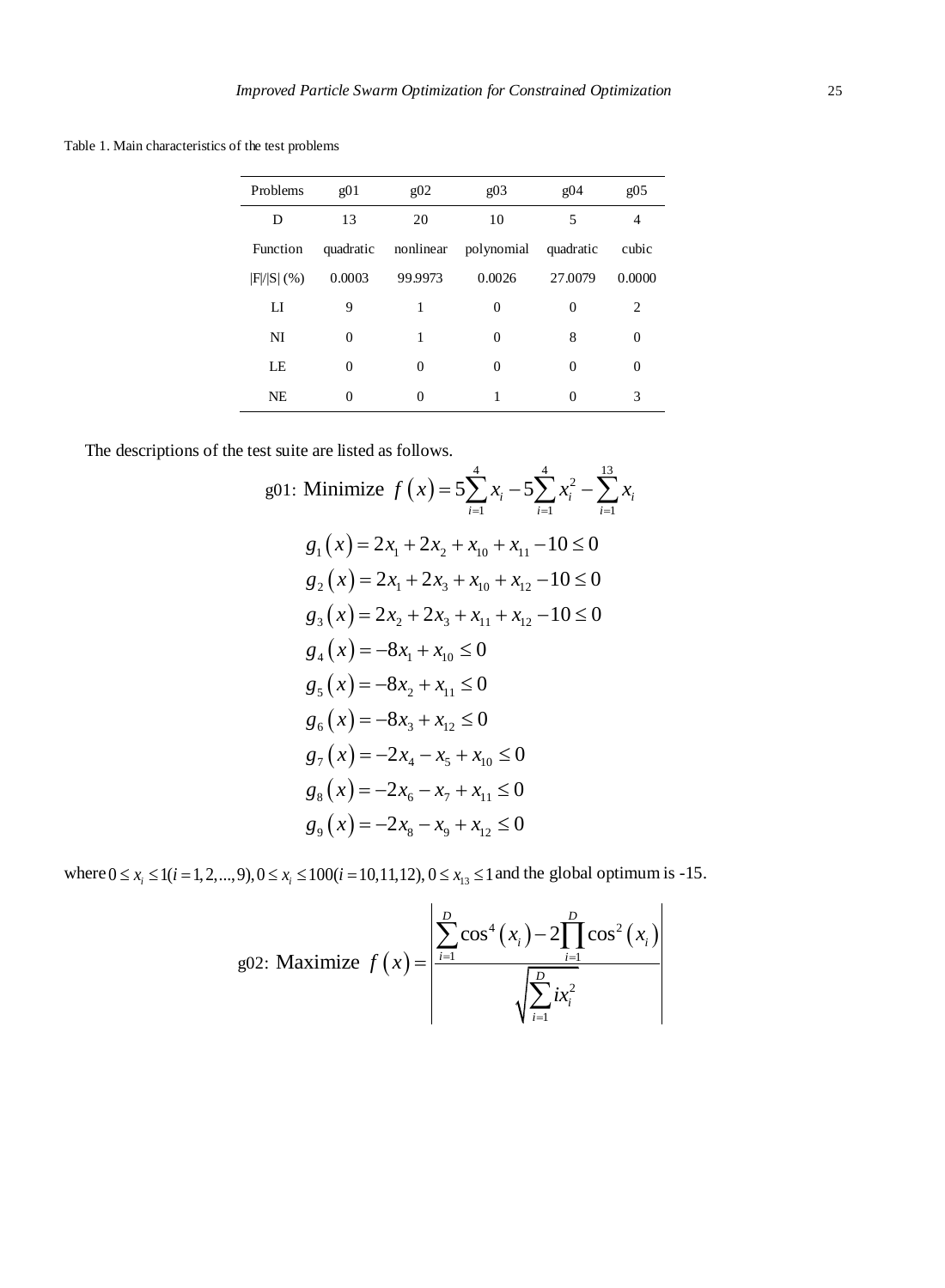$$
g_1(x) = 0.75 - \prod_{i=1}^{D} x_i \le 0
$$
  

$$
g_2(x) = \sum_{i=1}^{D} x_i - 0.75D \le 0
$$

where  $D=20, 0 \le x_i \le 10(i = 1, 2, ..., D)$  and the global optimum is 0.803619.

g03: Maximize 
$$
f(x) = (\sqrt{D})^D \prod_{i=1}^D x_i
$$
  

$$
h_1(x) = \sum_{i=1}^D x_i^2 - 1 = 0
$$

where 
$$
D=10
$$
,  $0 \le x_i \le 1(i = 1, 2, ..., D)$  and the global optimum is 1.  
\n
$$
g04: \text{Minimize } f(x) = 5.3578547x_3^2 + 0.8356891x_1x_5 + 37.293239x_1 - 40792.141
$$
\n
$$
s_1(x) = 85.334407 + 0.0056858x_2x_5 + 0.0006262x_1x_4 - 0.0022053x_3x_5 - 92 \le 0
$$
\n
$$
s_2(x) = -85.334407 - 0.0056858x_2x_5 - 0.0006262x_1x_4 + 0.0022053x_3x_5 \le 0
$$
\n
$$
s_3(x) = 80.51249 + 0.0071317x_2x_5 + 0.0029955x_1x_2 + 0.0021813x_3^2 - 110 \le 0
$$
\n
$$
s_4(x) = -80.51249 - 0.0071317x_2x_5 - 0.0029955x_1x_2 - 0.0021813x_3^2 + 90 \le 0
$$
\n
$$
s_5(x) = 9.300961 + 0.0047026x_3x_5 + 0.0012547x_1x_3 + 0.0019085x_3x_4 - 25 \le 0
$$
\n
$$
s_6(x) = -9.300961 - 0.0047026x_3x_5 - 0.0012547x_1x_3 - 0.0019085x_3x_4 + 20 \le 0
$$

 $-0.0019063x_3x_4 + 20 \le 0$ <br>where  $78 \le x_1 \le 102, 33 \le x_2 \le 45, 27 \le x_i \le 45$  ( $i = 3, 4, 5$ ) and the global optimum is -30665.539.<br> $\frac{905}{25}$  Minimize  $f(x) = 3x_1 + 0.0000001x_1^3 + 2x_2$ 

g05: Minimize 
$$
f(x) = 3x_1 + 0.0000001x_1^3 + 2x_2
$$
  
  $+ (0.000002/3)x_2^3$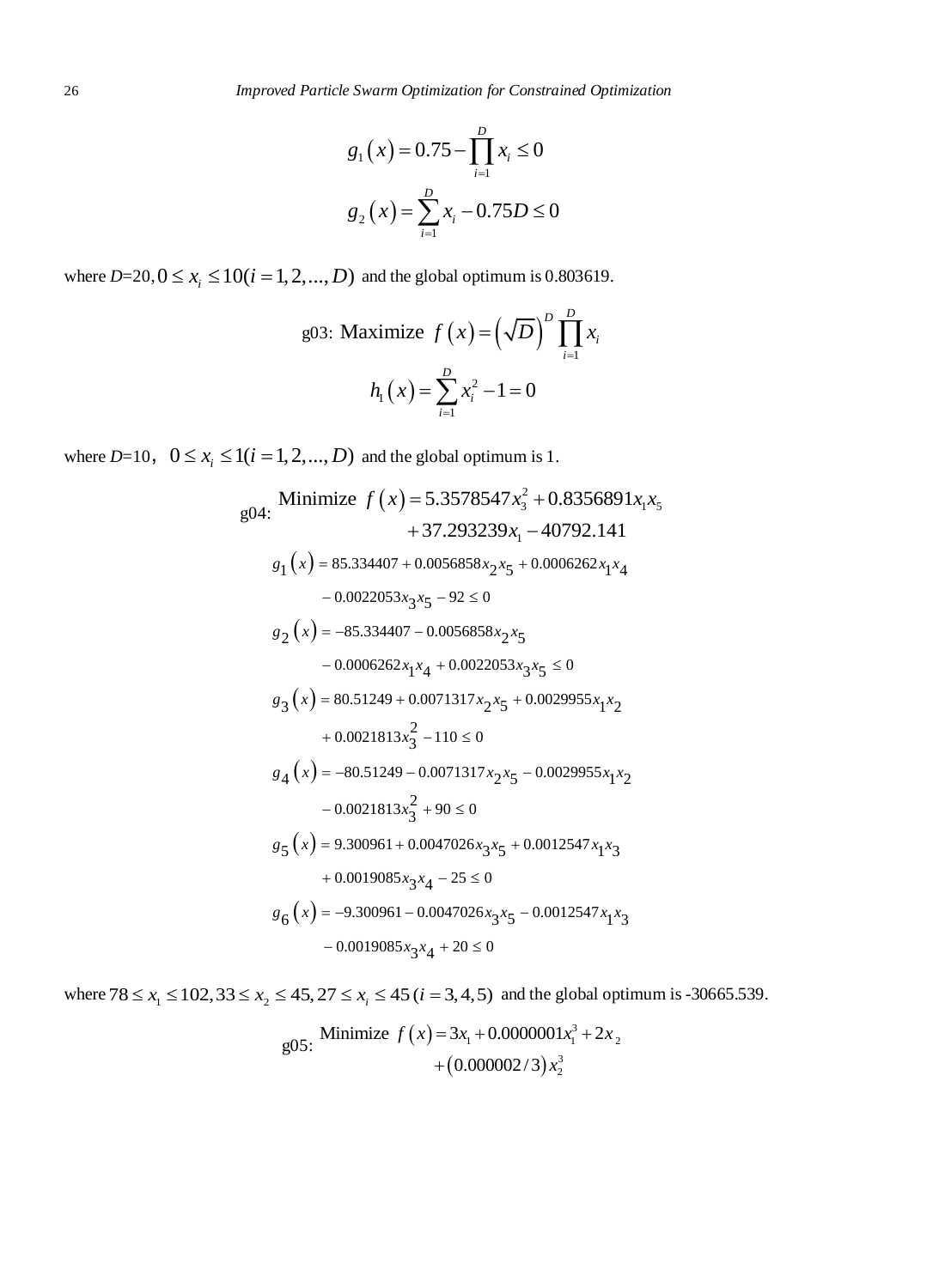$$
g_1(x) = -x_4 + x_3 - 0.55 \le 0
$$
  
\n
$$
g_2(x) = -x_3 + x_4 - 0.55 \le 0
$$
  
\n
$$
h_3(x) = 1000 \sin(-x_3 - 0.25) + 1000 \sin(-x_4 - 0.25)
$$
  
\n
$$
+ 894.8 - x_1 = 0
$$
  
\n
$$
h_4(x) = 1000 \sin(x_3 - 0.25) + 1000 \sin(x_3 - x_4 - 0.25)
$$
  
\n
$$
+ 894.8 - x_2 = 0
$$
  
\n
$$
h_5(x) = 1000 \sin(x_4 - 0.25) + 1000 \sin(x_4 - x_3 - 0.25)
$$
  
\n
$$
+ 1294.8 = 0
$$

 $+1294.8 = 0$ <br>where  $0 \le x_1 \le 1200, 0 \le x_2 \le 1200, -0.55 \le x_3 \le 0.55, -0.55 \le x_4 \le 0.55$  and the global optimum is -5126.4981.

#### *B. Simualtion Results*

In this section, we compare the performance of PSO, RVPSO [9] and MPSO on the test suite. For PSO and MPSO, we use the following parameter settings. The population size *ps* is set 50,  $w = 0.72984$ ,  $c_1 = c_2 = 1.49618$ . When the number of function evaluations reaches to 100, 000, the algorithm is terminated. For the sake of fair comparison, we use the same comparison strategy.

Table 2 presents the mean results of PSO, RVPSO and MPSO on the five test functions. It can be seen that MPSO achieves better results than PSO and RVPSO in all test cases except for g04. For this function, all the three algorithms could find the global optimum.

| Problems        | <b>PSO</b>   | <b>RVPSO</b> [9] | MPSO       |  |
|-----------------|--------------|------------------|------------|--|
|                 | Mean         | Mean             | Mean       |  |
| $\varrho$ 01    | $-14.376$    | $-14.4187$       | $-15$      |  |
| g <sub>02</sub> | $-0.3328$    | $-0.413257$      | $-0.78304$ |  |
| g(0)            | $-1.0034$    | $-1.0025$        | $-1$       |  |
| g04             | $-30665.539$ | $-30665.539$     | -30665.539 |  |
| g <sub>05</sub> | 53662.4026   | 5241.0549        | 5126.5832  |  |

Table 2. The mean results achieved by PSO, RVPSO and MPSO

#### **5. Conclusion**

In this paper, we propose an improved PSO algorithm called MPSO to solve constrained optimization problems. In MPSO, we employ three strategies. The first one is the mutation operator, which is beneficial for global search and help trapped particle jump out for local optima. The second one is the mean violations which could measure the constraints and judge whether the current candidate solutions is feasible or not. The last one is the boundaries search mechanism which helps the algorithm search the feasible solutions in the boundary region.